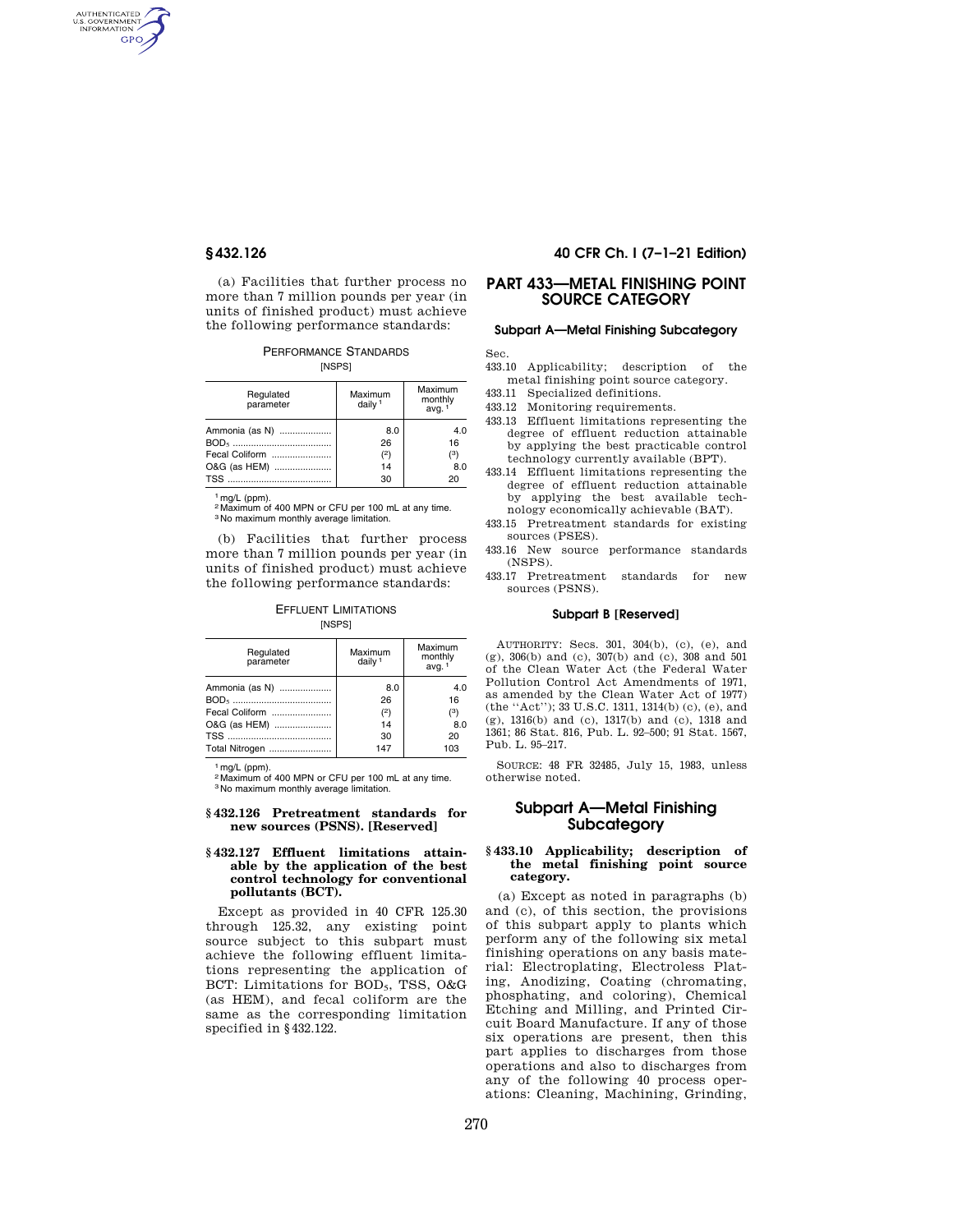## **Environmental Protection Agency § 433.11**

Polishing, Tumbling, Burnishing, Impact Deformation, Pressure Deformation, Shearing, Heat Treating, Thermal Cutting, Welding, Brazing, Soldering, Flame Spraying, Sand Blasting, Other Abrasive Jet Machining, Electric Discharge Machining, Electrochemical Machining, Electron Beam Machining, Laser Beam Machining, Plasma Arc Machining, Ultrasonic Machining, Sintering, Laminating, Hot Dip Coating, Sputtering, Vapor Plating, Thermal Infusion, Salt Bath Descaling, Solvent Degreasing, Paint Stripping, Painting, Electrostatic Electropainting, Vacuum Metalizing, Assembly, Calibration, Testing, and Mechanical Plating.

(b) In some cases effluent limitations and standards for the following industrial categories may be effective and applicable to wastewater discharges from the metal finishing operations listed above. In such cases these part 433 limits shall not apply and the following regulations shall apply:

Nonferrous metal smelting and refining (40 CFR part 421)

Coil coating (40 CFR part 465)

Porcelain enameling (40 CFR part 466) Battery manufacturing (40 CFR part 461) Iron and steel (40 CFR part 420)

Metal casting foundries (40 CFR part 464)

Aluminum forming (40 CFR part 467)

Copper forming (40 CFR part 468)

Plastic molding and forming (40 CFR part 463)

Nonferrous forming (40 CFR part 471)

Electrical and electronic components (40 CFR part 469)

(c) This part does not apply to:

(1) Metallic platemaking and gravure cylinder preparation conducted within or for printing and publishing facilities; and

(2) Existing indirect discharging job shops and independent printed circuit board manufacturers which are covered by 40 CFR part 413.)

[48 FR 32485, July 15, 1983; 48 FR 43682, Sept. 26, 1983; 48 FR 45105, Oct. 3, 1983; 51 FR 40421, Nov. 7, 1986]

## **§ 433.11 Specialized definitions.**

The definitions set forth in 40 CFR part 401 and the chemical analysis methods set forth in 40 CFR part 136 are both incorporated here by reference. In addition, the following definitions apply to this part:

(a) The term ''T'', as in ''Cyanide, T'', shall mean total.

(b) The term ''A'', as in ''Cyanide A'', shall mean amenable to alkaline chlorination.

(c) The term ''job shop'' shall mean a facility which owns not more than 50% (annual area basis) of the materials undergoing metal finishing.

(d) The term ''independent'' printed circuit board manufacturer shall mean a facility which manufacturers printed circuit boards principally for sale to other companies.

(e) The term ''TTO'' shall mean total toxic organics, which is the summation of all quantifiable values greater than .01 milligrams per liter for the following toxic organics:

Acenaphthene

Acrolein

Acrylonitrile Benzene

Benzidine

Carbon tetrachloride (tetrachloromethane)

Chlorobenzene

1,2,4-Trichlorobenzene

Hexachlorobenzene

1,2,-Dichloroethane

1,1,1-Trichloroethane

Hexachloroethane

1,1-Dichloroethane

1,1,2-Trichloroethane

1,1,2,2-Tetrachloroethane

Chloroethane

Bis (2-chloroethyl) ether

2-Chloroethyl vinyl ether (mixed)

2-Chloronaphthalene 2,4,6-Trichlorophenol

Parachlorometa cresol

Chloroform (trichloromethane)

2-Chlorophenol

1,2-Dichlorobenzene

1,3-Dichlorobenzene

1,4-Dichlorobenzene

3,3-Dichlorobenzidine

1,1-Dichloroethylene 1,2-Trans-dichloroethylene

2,4-Dichlorophenol

1,2-Dichloropropane

1,3-Dichloropropylene (1,3-dichloropropene)

2,4-Dimethylphenol

2,4-Dinitrotoluene

2,6-Dinitrotoluene

1,2-Diphenylhydrazine

Ethylbenzene

Fluoranthene

4-Chlorophenyl phenyl ether

4-Bromophenyl phenyl ether

Bis (2-chloroisopropyl) ether Bis (2-chloroethoxy) methane

Methylene chloride (dichloromethane)

Methyl chloride (chloromethane)

Methyl bromide (bromomethane)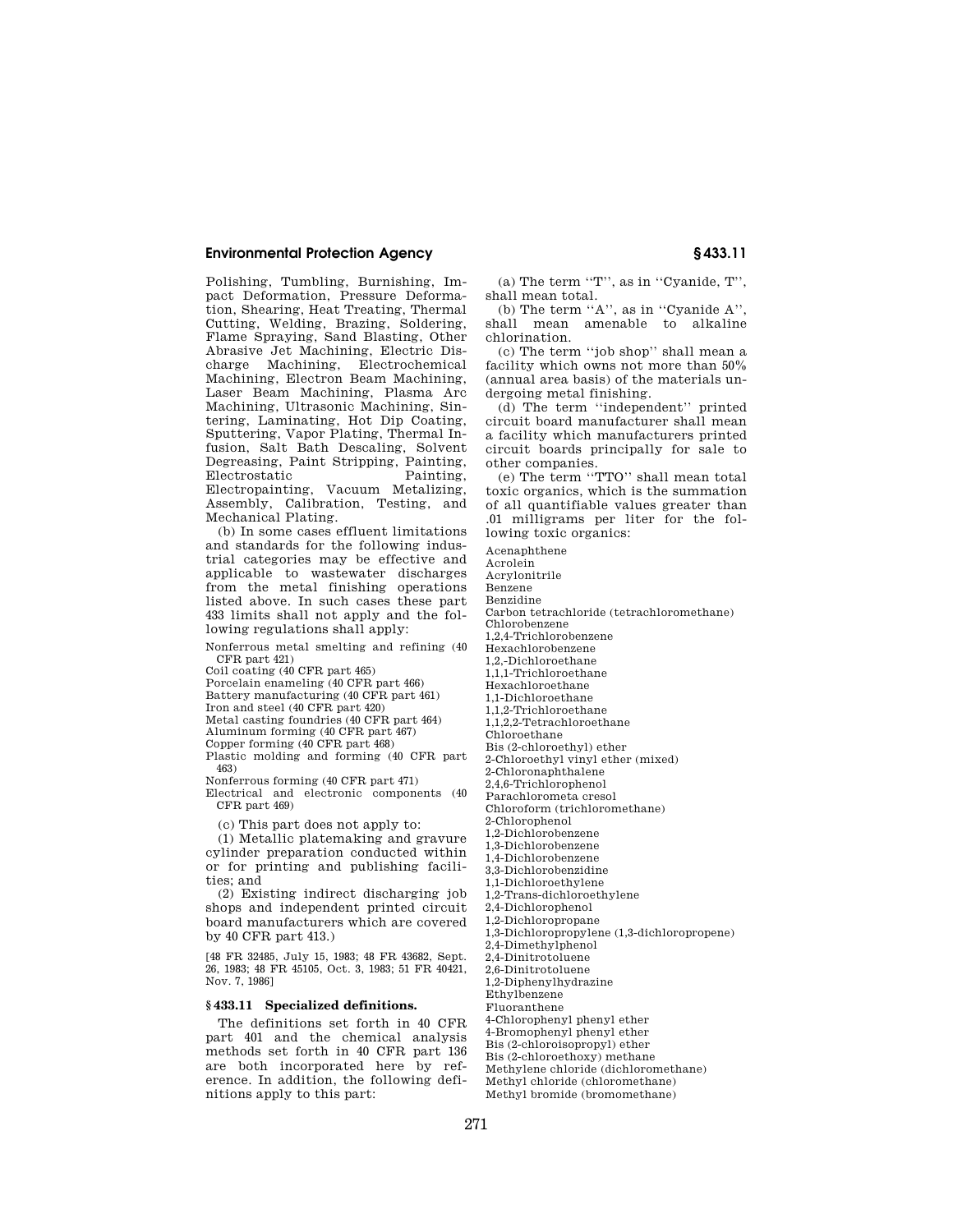Bromoform (tribromomethane) Dichlorobromomethane Chlorodibromomethane Hexachlorobutadiene Hexachlorocyclopentadiene Isophorone Naphthalene Nitrobenzene 2-Nitrophenol 4-Nitrophenol 2,4-Dinitrophenol 4,6-Dinitro-o-cresol N-nitrosodimethylamine N-nitrosodiphenylamine N-nitrosodi-n-propylamine Pentachlorophenol Phenol Bis (2-ethylhexyl) phthalate Butyl benzyl phthalate Di-n-butyl phthalate Di-n-octyl phthalate Diethyl phthalate Dimethyl phthalate 1,2-Benzanthracene (benzo(a)anthracene) Benzo(a)pyrene (3,4-benzopyrene) 3,4-Benzofluoranthene (benzo(b)fluoranthene) 11,12-Benzofluoranthene (benzo(k)fluoranthene) Chrysene Acenaphthylene Anthracene 1,12-Benzoperylene (benzo(ghi)perylene) Fluorene Phenanthrene 1,2,5,6-Dibenzanthracene (dibenzo(a,h)anthracene) Indeno(1,2,3-cd) pyrene (2,3-o-phenlene pyrene) Pyrene Tetrachloroethylene Toluene Trichloroethylene Vinyl chloride (chloroethylene) Aldrin Dieldrin Chlordane (technical mixture and metabolites) 4,4-DDT 4,4-DDE (p,p-DDX)  $4,4$ -DDD $(p,p$ -TDE $)$ Alpha-endosulfan Beta-endosulfan Endosulfan sulfate Endrin Endrin aldehyde Heptachlor Heptachlor epoxide (BHC-hexachlorocyclohexane) Alpha-BHC Beta-BHC Gamma-BHC Delta-BHC (PCB-polychlorinated biphenyls) PCB-1242 (Arochlor 1242)

PCB-1254 (Arochlor 1254)

# **§ 433.12 40 CFR Ch. I (7–1–21 Edition)**

PCB-1221 (Arochlor 1221) PCB-1232 (Arochlor 1232) PCB-1248 (Arochlor 1248) PCB-1260 (Arochlor 1260) PCB-1016 (Arochlor 1016) Toxaphene 2,3,7,8-Tetrachlorodibenzo-p-dioxin (TCDD) [48 FR 32485, July 15, 1983; 48 FR 43682, Sept.

26, 1983, as amended at 51 FR 40421, Nov. 7, 1986]

## **§ 433.12 Monitoring requirements.**

(a) In lieu of requiring monitoring for TTO, the permitting authority (or, in the case of indirect dischargers, the control authority) may allow dischargers to make the following certification statement: ''Based on my inquiry of the person or persons directly responsible for managing compliance with the permit limitation [or pretreatment standard] for total toxic organics (TTO), I certify that, to the best of my knowledge and belief, no dumping of concentrated toxic organics into the wastewaters has occurred since filing of the last discharge monitoring report. I further certify that this facility is implementing the toxic organic management plan submitted to the permitting [or control] authority.'' For direct dischargers, this statement is to be included as a ''comment'' on the Discharge Monitoring Report required by 40 CFR 122.44(i), formerly 40 CFR 122.62(i). For indirect dischargers, the statement is to be included as a comment to the periodic reports required by 40 CFR 403.12(e). If monitoring is necessary to measure compliance with the TTO standard, the industrial discharger need analyse for only those pollutants which would reasonably be expected to be present.

(b) In requesting the certification alternative, a discharger shall submit a solvent management plan that specifies to the satisfaction of the permitting authority (or, in the case of indirect dischargers, the control authority) the toxic organic compounds used; the method of disposal used instead of dumping, such as reclamation, contract hauling, or incineration; and procedures for ensuring that toxic organics do not routinely spill or leak into the wastewater. For direct dischargers, the permitting authority shall incorporate the plan as a provision of the permit.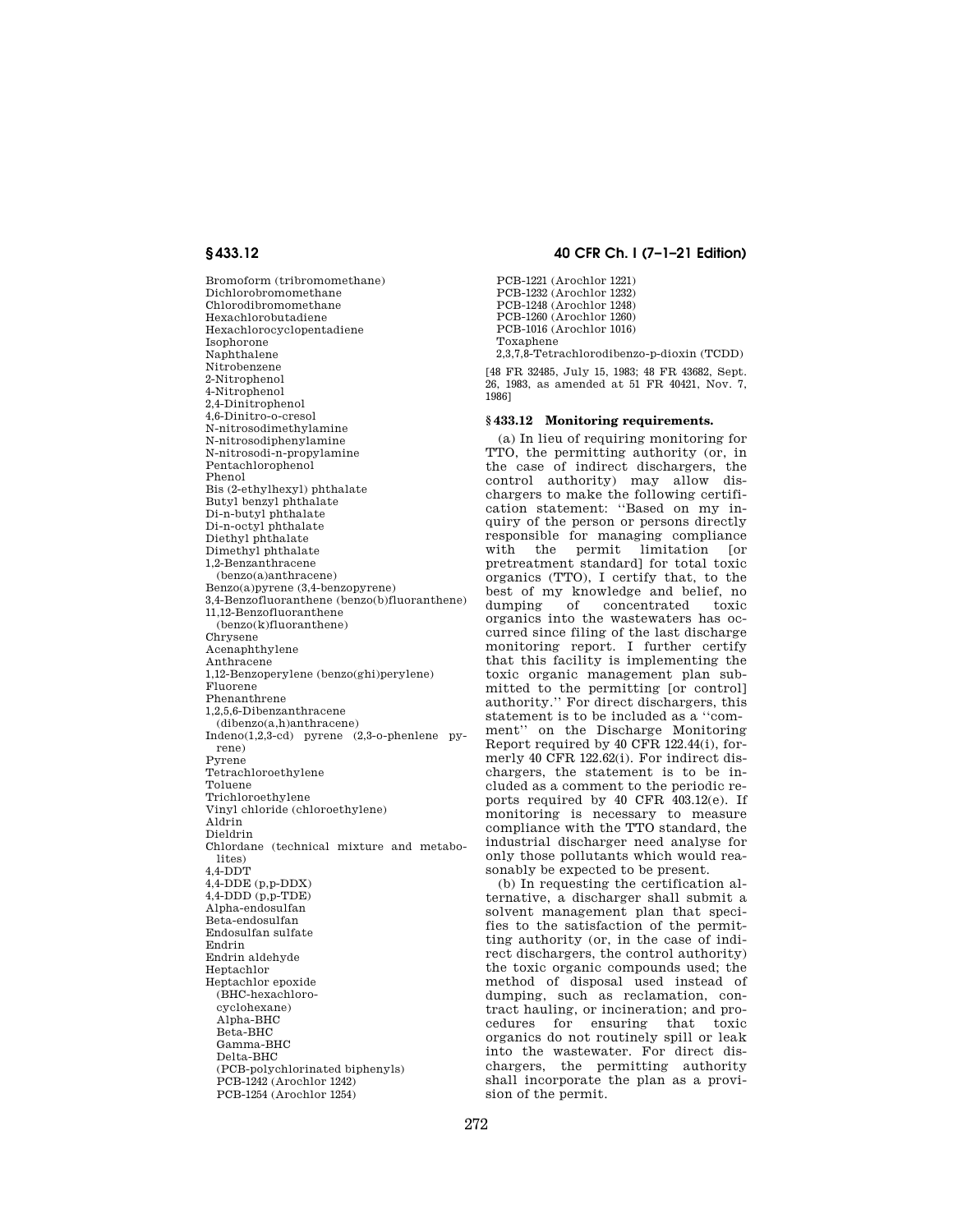# **Environmental Protection Agency § 433.14**

(c) Self-monitoring for cyanide must be conducted after cyanide treatment and before dilution with other streams. Alternatively, samples may be taken of the final effluent, if the plant limitations are adjusted based on the dilution ratio of the cyanide waste stream flow to the effluent flow.

(Approved by the Office of Management and Budget under control number 2040–0074)

[48 FR 32485, July 15, 1983; 48 FR 43682, Sept. 26, 1983, as amended at 49 FR 34823, Sept. 4, 1984]

### **§ 433.13 Effluent limitations representing the degree of effluent reduction attainable by applying the best practicable control technology currently available (BPT).**

(a) Except as provided in 40 CFR 125.30 through 125.32, any existing point source subject to this subpart must achieve the following effluent limitations representing the degree of effluent reduction attainable by applying the best practicable control technology currently available (BPT):

BPT EFFLUENT LIMITATIONS

| Pollutant or pollutant property | Maximum for<br>any 1 day    | Monthly aver-<br>age shall not<br>exceed |
|---------------------------------|-----------------------------|------------------------------------------|
|                                 | Milligrams per liter (mg/l) |                                          |
| Cadmium (T)                     | 0.69                        | 0.26                                     |
| Chromium (T)                    | 2.77                        | 1.71                                     |
| Copper (T)                      | 3.38                        | 2.07                                     |
|                                 | 0.69                        | 0.43                                     |
| Nickel (T)                      | 3.98                        | 2.38                                     |
| Silver (T)                      | 0.43                        | 0.24                                     |
|                                 | 2.61                        | 1.48                                     |
| Cvanide (T)                     | 1.20                        | 0.65                                     |
|                                 | 2.13                        | .                                        |
| Oil & Grease                    | 52                          | 26                                       |
|                                 | 60                          | 31                                       |
| pН                              | (1)                         | (1)                                      |

1Within 6.0 to 9.0.

(b) Alternatively, for industrial facilities with cyanide treatment, and upon agreement between a source subject to those limits and the pollution control authority, the following amenable cyanide limit may apply in place of the total cyanide limit specified in paragraph (a) of this section:

| Pollutant or pollutant property | Maximum for<br>any 1 day    | Monthly aver-<br>age shall not<br>exceed |
|---------------------------------|-----------------------------|------------------------------------------|
|                                 | Milligrams per liter (mg/l) |                                          |
| Cyanide (A)                     | 0.86                        | 0.32                                     |

(c) No user subject to the provisions of this subpart shall augment the use of process wastewater or otherwise dilute the wastewater as a partial or total substitute for adequate treatment to achieve compliance with this limitation.

### **§ 433.14 Effluent limitations representing the degree of effluent reduction attainable by applying the best available technology economically achievable (BAT).**

(a) Except as provided in 40 CFR 125.30 through 125.32, any existing point source subject to this subpart must achieve the following effluent limitations representing the degree of effluent reduction attainable by applying the best available technology economically achievable (BAT):

BAT EFFLUENT LIMITATIONS

| Pollutant or pollutant property | Maximum for<br>any 1 day    | Monthly aver-<br>age shall not<br>exceed |
|---------------------------------|-----------------------------|------------------------------------------|
|                                 | Milligrams per liter (mg/l) |                                          |
| Cadmium (T)                     | 0.69                        | 0.26                                     |
| Chromium (T)                    | 2.77                        | 1.71                                     |
| Copper (T)                      | 3.38                        | 2.07                                     |
|                                 | 0.69                        | 0.43                                     |
| Nickel (T)                      | 3.98                        | 2.38                                     |
| Silver (T)                      | 0.43                        | 0.24                                     |
|                                 | 2.61                        | 1.48                                     |
| Cyanide (T)                     | 1.20                        | 0.65                                     |
|                                 | 2.13                        |                                          |

(b) Alternatively, for industrial facilities with cyanide treatment, and upon agreement between a source subject to those limits and the pollution control authority, the following amenable cyanide limit may apply in place of the total cyanide limit specified in paragraph (a) of this section:

| Pollutant or pollutant property | Maximum for<br>any 1 day    | Monthly aver-<br>age shall not<br>exceed |
|---------------------------------|-----------------------------|------------------------------------------|
|                                 | Milligrams per liter (mg/l) |                                          |
| Cyanide (A)                     | 0.86                        | 0.32                                     |

(c) No user subject to the provisions of this subpart shall augment the use of process wastewater or otherwise dilute the wastewater as a partial or total substitute for adequate treatment to achieve compliance with this limitation.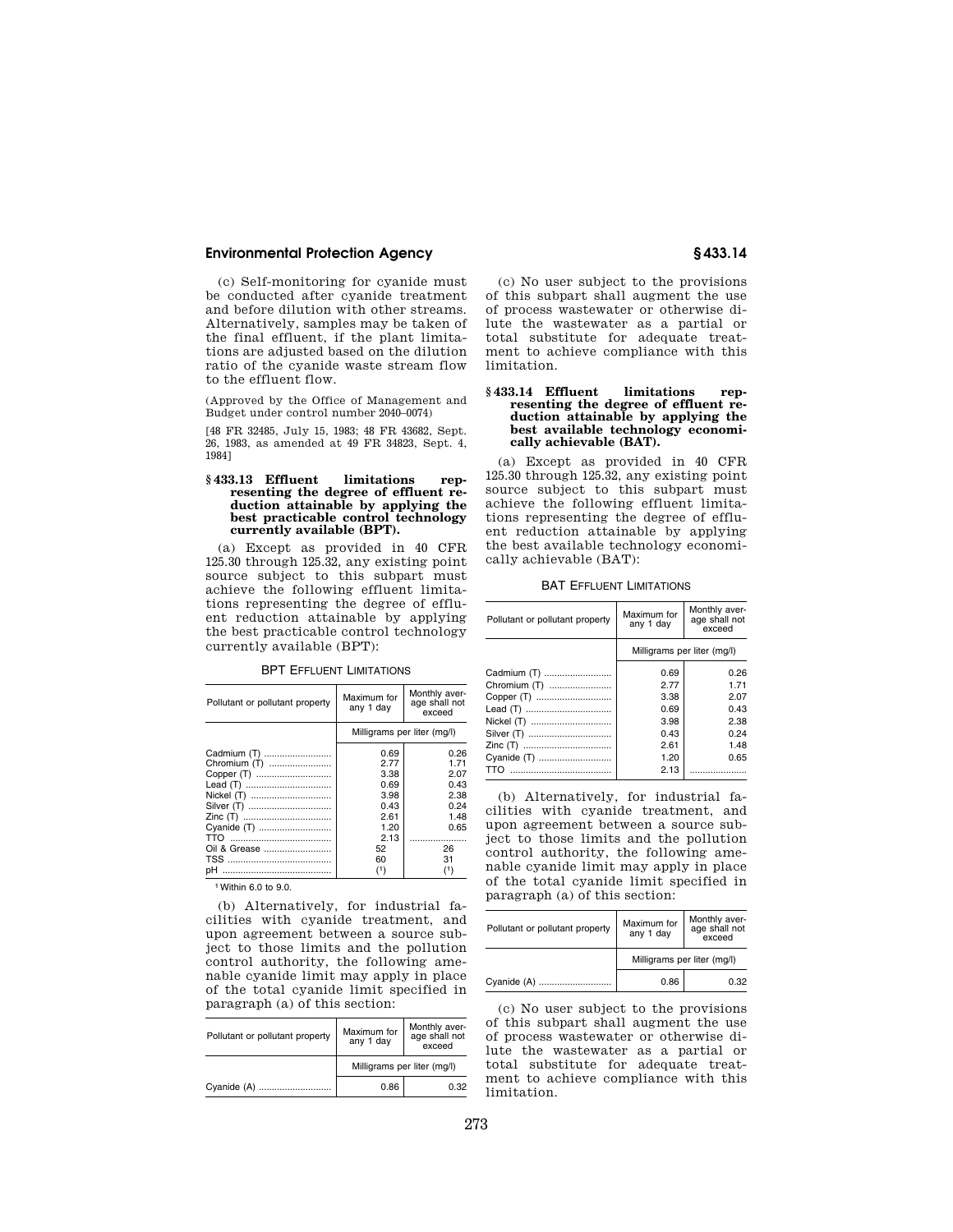### **§ 433.15 Pretreatment standards for existing sources (PSES).**

(a) Except as provided in 40 CFR 403.7 and 403.13, any existing source subject to this subpart that introduces pollutants into a publicly owned treatment works must comply with 40 CFR part<br>403 and achieve the following achieve the following pretreatment standards for existing sources (PSES):

PSES FOR ALL PLANTS EXCEPT JOB SHOPS AND INDEPENDENT PRINTED CIRCUIT BOARD **MANUFACTURERS** 

| Pollutant or pollutant property | Maximum for<br>any 1 day    | Monthly aver-<br>age shall not<br>exceed |
|---------------------------------|-----------------------------|------------------------------------------|
|                                 | Milligrams per liter (mg/l) |                                          |
| Cadmium (T)                     | 0.69                        | 0.26                                     |
| Chromium (T)                    | 2.77                        | 1.71                                     |
| Copper (T)                      | 3.38                        | 2.07                                     |
|                                 | 0.69                        | 0.43                                     |
| Nickel (T)                      | 3.98                        | 2.38                                     |
| Silver (T)                      | 0.43                        | 0.24                                     |
|                                 | 2.61                        | 1.48                                     |
| Cyanide (T)                     | 1.20                        | 0.65                                     |
| TTN                             | 2.13                        |                                          |

(b) Alternatively, for industrial facilities with cyanide treatment, upon agreement between a source subject to those limits and the pollution control authority. The following amenable cyanide limit may apply in place of the total cyanide limit specified in paragraph (a) of this section:

| Pollutant or pollutant property | Maximum for<br>any 1 day    | Monthly aver-<br>age shall not<br>exceed |
|---------------------------------|-----------------------------|------------------------------------------|
|                                 | Milligrams per liter (mg/l) |                                          |
|                                 | 0.86                        | 0.32                                     |

(c) No user introducing wastewater pollutants into a publicly owned treatment works under the provisions of this subpart shall augment the use of process wastewater as a partial or total substitute for adequate treatment to achieve compliance with this standard.

(d) An existing source submitting a certification in lieu of monitoring pursuant to §433.12 (a) and (b) of this regulation must implement the toxic organic management plan approved by the control authority.

(e) An existing source subject to this subpart shall comply with a daily maximum pretreatment standard for TTO of 4.57 mg/l.

# **§ 433.15 40 CFR Ch. I (7–1–21 Edition)**

(f) Compliance with the provisions of paragraph (c), (d), and (e) of this section shall be achieved as soon as possible, but not later than June 30, 1984, however metal finishing facilities which are also covered by part 420 (iron and steel) need not comply before July 10, 1985. Compliance with the provisions of paragraphs (a) and (b) of this section shall be achieved as soon as possible, but not later than February 15, 1986.

[48 FR 32485, July 15, 1983, as amended at 48 FR 41410, Sept. 15, 1983; 48 FR 43682, Sept. 26, 1983]

## **§ 433.16 New source performance standards (NSPS).**

(a) Any new source subject to this subpart must achieve the following performance standards:

**NSPS** 

| Pollutant or pollutant property | Maximum for<br>any 1 day    | Monthly aver-<br>age shall not<br>exceed |
|---------------------------------|-----------------------------|------------------------------------------|
|                                 | Milligrams per liter (mg/l) |                                          |
| Cadmium (T)                     | 0.11                        | 0.07                                     |
| Chromium (T)                    | 2.77                        | 1.71                                     |
| Copper (T)                      | 3.38                        | 2.07                                     |
|                                 | 0.69                        | 0.43                                     |
| Nickel (T)                      | 3.98                        | 2.38                                     |
| Silver (T)                      | 0.43                        | 0.24                                     |
|                                 | 2.61                        | 1.48                                     |
| Cyanide (T)                     | 1.20                        | 0.65                                     |
|                                 | 2.13                        | .                                        |
| Oil and Grease                  | 52                          | 26                                       |
|                                 | 60                          | 31                                       |
|                                 | (1)                         | (1)                                      |

1Within 6.0 to 9.0.

(b) Alternatively, for industrial facilities with cyanide treatment, and upon agreement between a source subject to those limits and the pollution control authority, the following amenable cyanide limit may apply in place of the total cyanide limit specified in paragraph (a) of this section:

| Pollutant or pollutant property | Maximum for<br>any 1 day    | Monthly aver-<br>age shall not<br>exceed |
|---------------------------------|-----------------------------|------------------------------------------|
|                                 | Milligrams per liter (mg/l) |                                          |
| Cyanide (A)                     | 0.86                        | 0.32                                     |

(c) No user subject to the provisions of this subpart shall augment the use of process wastewater or otherwise dilute the wastewater as a partial or